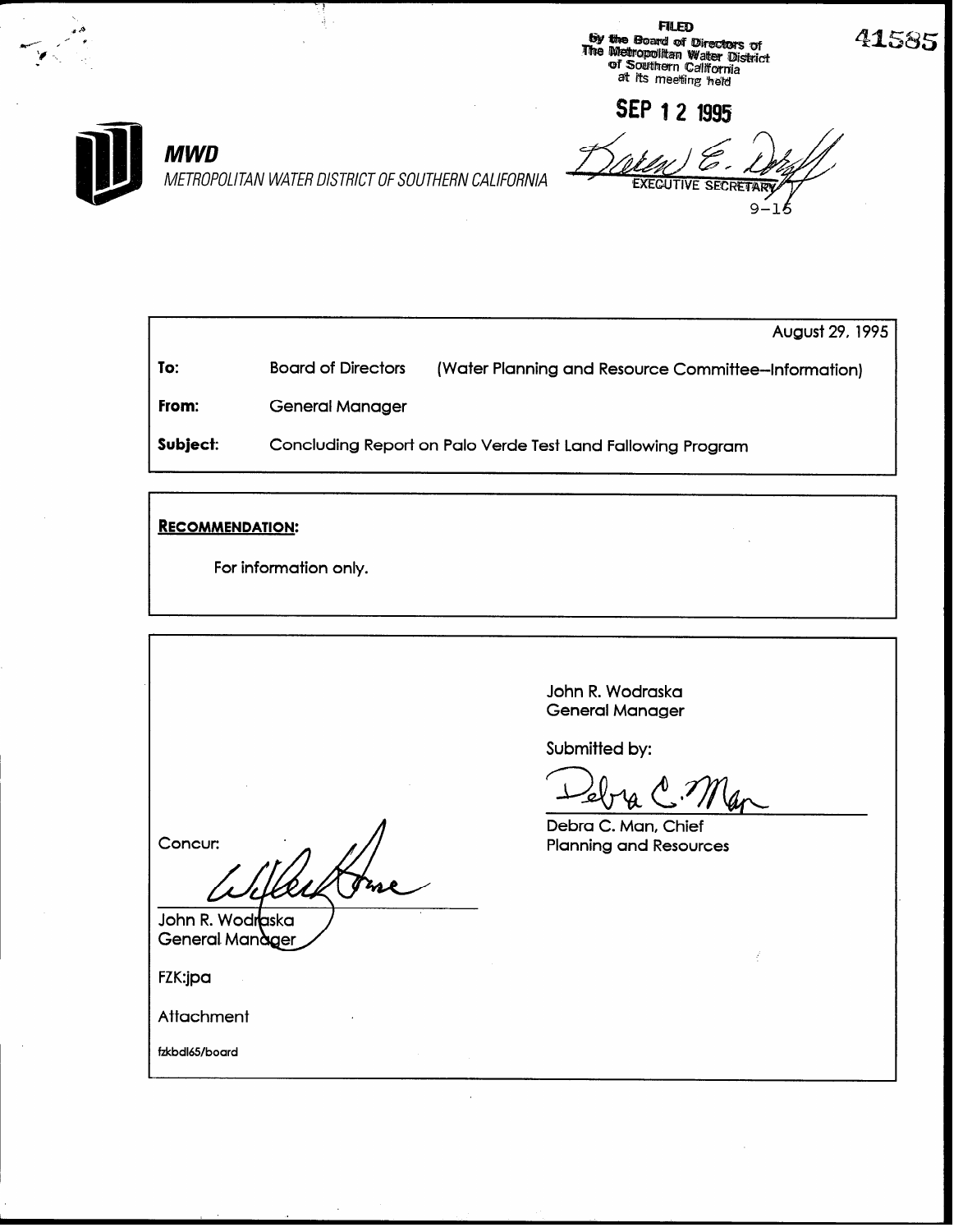## EXECUTIVE SUMMARY:

Metropolitan and the Palo Verde Irrigation District (Palo Verde) implemented a twoyear test land fallowing program (Program) from August 1, 1992 through July 31, 1994. Under the Program, 20,215 acres of agricultural farm land in the Palo Verde Valley were fallowed. By not irrigating the fallowed fields, approximately 186,000 acre-feet of Colorado River water was saved. The saved water is being stored by the United States in Lake Mead for use by Metropolitan prior to the year 2000. Participating lessees (or landowners if acreage was not leased) were compensated by Metropolitan \$620 per fallowed acre per year and were required to gain the landowners' consent. Based on the amount of water saved, this equates to a cost of \$135 per acre-foot. Results of four surveys conducted in the Palo Verde Valley during and after the Program showed that the Program was well received by the farmers and various community representatives, and that the Program caused a slight reduction in the average regional employment of approximately 1.3 percent. However, no data were collected nor studies conducted relating to the economic benefits resulting from participating farmers spending about 61 percent of Program payments in excess of fallowing costs within the local economy. The successful completion of the Program demonstrated the feasibility of making agricultural water available to urban users during periods of urban water shortages.

## **DETAILED REPORT:**

After several years of negotiation, Metropolitan and the Palo Verde Irrigation District (Palo Verde) implemented a two-year test land fallowing program (Program) from August 1, 1992 through July 31, 1994. Implementation of the Program required entering into two principle types of agreements: (1) a Program Agreement among Metropolitan, Palo Verde, Imperial lrrtgation District (Imperial), Coachella Valley Water District (Coachella), and the U.S. Bureau of Reclamation (Reclamation), and (2) Fallowing Agreements between Metropolitan and individual lessees and landowners (farmers) in the Palo Verde Valley. Sixty-three Fallowing Agreements were executed between Metropolitan and participating farmers who fallowed 20,215 acres for two years. In exchange, Metropolitan compensated the participating farmers \$620 per fallowed acre per year. By not irrigating the fallowed fields, 185,978 acre-feet of Colorado River water was saved. The Program Agreement provided that Imperial and Coachella agreed to not use or demand the saved water resulting from the Program, and that the saved water be stored by the United States in Lake Mead for use by Metropolitan prior to the year 2000.

According to the terms and conditions of the Fallowing Agreements, participating farmers were allowed to fallow up to 25 percent of their acreage with the same land lying fallow for the entire two-year period. The 25 percent limit was set to ensure that farmers continue their farming operations with minimal impacts from the Program and that all farmers had an equal opportunity to participate in the Program. To qualify to participate in the Program, the fallowed fields had to have had a history of agricultural production between August 1, 1987 and Program implementation. Also, the farmers had to affirm that the fields would have been farmed absent the Program. No irrigation water was to be applied to the fallowed fields for the entire two-year period. Furthermore, the fallowed fields were to be maintained free of weeds or volunteer vegetation for the duration of the two-year Program. This was achieved by plowing the fields or applying herbicides in compliance with approved Land Management Plans (Plans). Each participating farmer submitted a Plan prior to the commencement of the Program which was approved by Metropolitan. The purpose of the Plans was to conserve land and water resources, and to eliminate or minimize adverse Program impacts on adjacent farms, the community, and Palo Verde through the control of weeds and wind erosion. In addition, farmers had to comply with Soil Conservation Service (SCS) regulations for wind erosion control on highly erodible soils.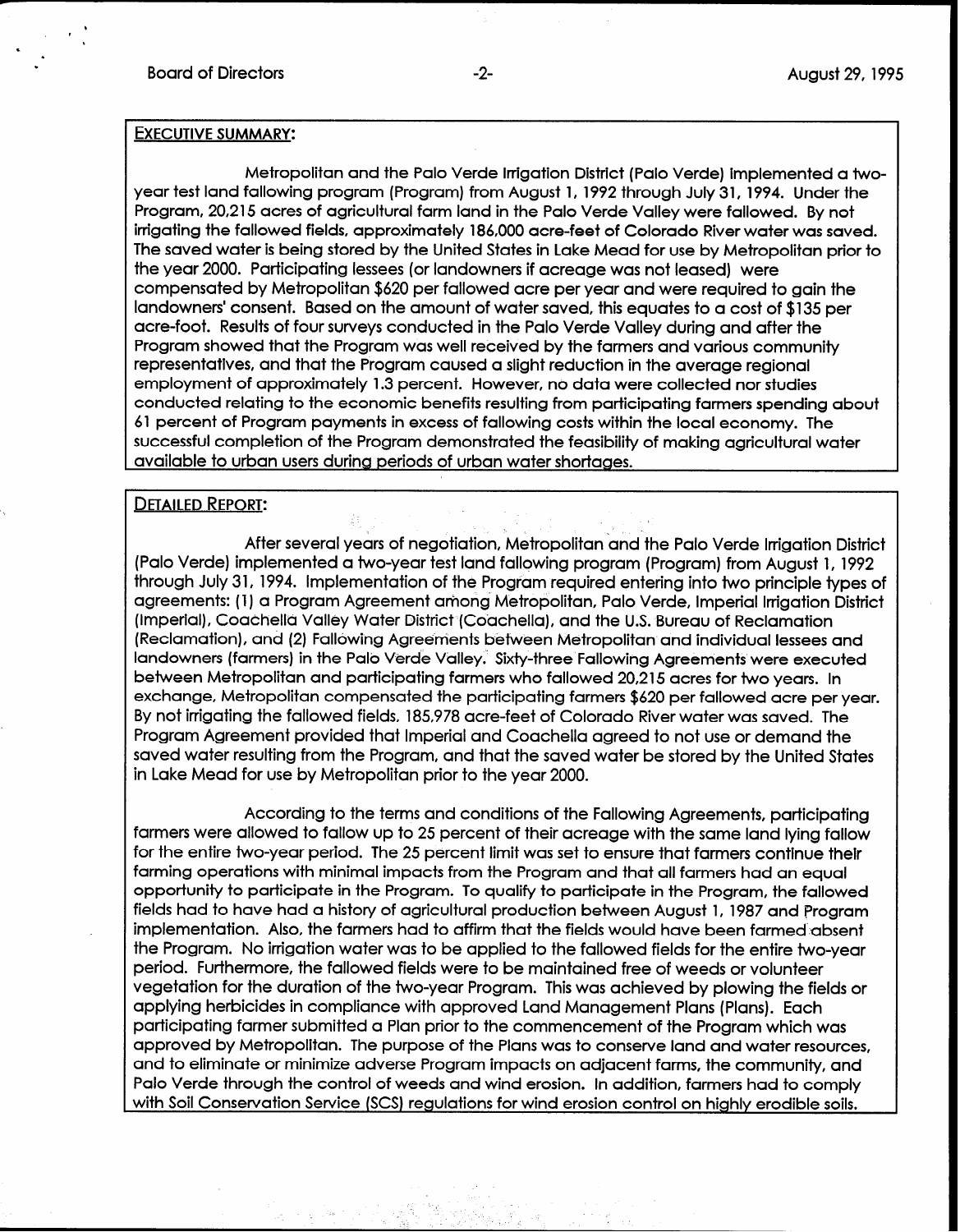## Board of Directors **-3-** August 29, 1995

During both Program years, certain farmers had to implement special additional fallowing operations on 1,251 acres of land (first year) and 414 acres of land (second year) to comply with the SCS regulations.

Participating farmers were compensated by Metropolitan \$620 per fallowed acre per year. A total of five equal payments of \$248 per fallowed acre were made on August 1, 1992, February 1 and August 2,1993, and February 1 and August 15, 1994. Before any payment was made, all fields were checked to verify Program compliance. The field checking process, i.e. visual inspection of the fields, began during enrollment of participating farmers into the Program to verify that the proposed fields were eligible for participation. All fields were checked at least once every month for the duration of the Program. In addition to field inspection, Metropolitan employed remote sensing imagery periodically to monitor Program compliance and provide a visual record of the fallowed fields. Three satellite images were acquired one each shortly after the beginning, and middle, and one shortly before the end of the Program in cooperation with Reclamation. The images were used to verify and document the fallow status of the participating fields during the two-year period of the Program. A fourth image was taken four months after the completion of the Program to identify the type and acreage of crops planted on the fallowed fields after they were returned into production.

Program payments by Metropolitan to participating farmers totaled \$25.1 million. In addition, Metropolitan paid Palo Verde \$0.5 million to cover Palo Verde's incremental costs associated with the Program and to develop and implement a computerized water ordering system. The cost of technical and professional services employed during the Program totaled \$0.8 million while Metropolitan administrative costs totaled \$0.2 million for a total Program cost of \$26.6 million. The unit cost based on payments to participating farmers was \$135 per acre-foot, and based on the total Program cost was \$143 per acre-foot.

To facilitate the administration of the Program, a five-member Measurement Committee (Committee) was established in accordance with the terms and conditions of the Program Agreement and consisted of one representative from each of the following organizations: Reclamation, Palo Verde, Imperial, Coachella, and Metropolitan. The Committee reviewed the status of the Program during the two-year period. Following the completion of the Program, the Committee determined the actual amount of water saved by the Program to be 4.6 acre-feet per fallowed acre per year for a total Program water savings of 185,978 acre-feet. The verified amount of water saved by the Program confirmed the contemplated amount of water savings stated in the Program Agreement. The saved water is being stored by Reclamation in Lake Mead for Metropolitan's use prior to the year 2000 in accordance with the terms of the Program Agreement.

Four surveys of the participating farmers and the Palo Verde community were conducted to evaluate the economic impacts of the Program on the participating farmers, local businesses providing farm services and suppjies, and the regional economy as a whole. Principal findings indicated that the Program did not affect the overall regional economic performance in the Palo Verde Valley to any significant degree. Although the Program did not cause non-farmrelated businesses in the region to reduce employment or lose revenue, it contributed to the loss of 27 full-time farm jobs, and 25 full-time and seven part-time jobs in farm-related businesses. The combined losses were equal to approximately 1.3 percent of the region's average employment for 199 l-92. In comparison, gross farm receipts fell from \$189 million in 1988 to \$79 million in 1991 while the gross value of vegetable production fell from \$86 million in 1988 to \$11 million in 1991. This drop in gross crop revenues particularly vegetables prior to the implementation of the Program had a more significant impact on the region's farm employment. However, collection and analyses of the economic benefits resulting from participating farmers spending about 61 percent of Program payments in excess of fallowing costs within the local economy on farm improvements and